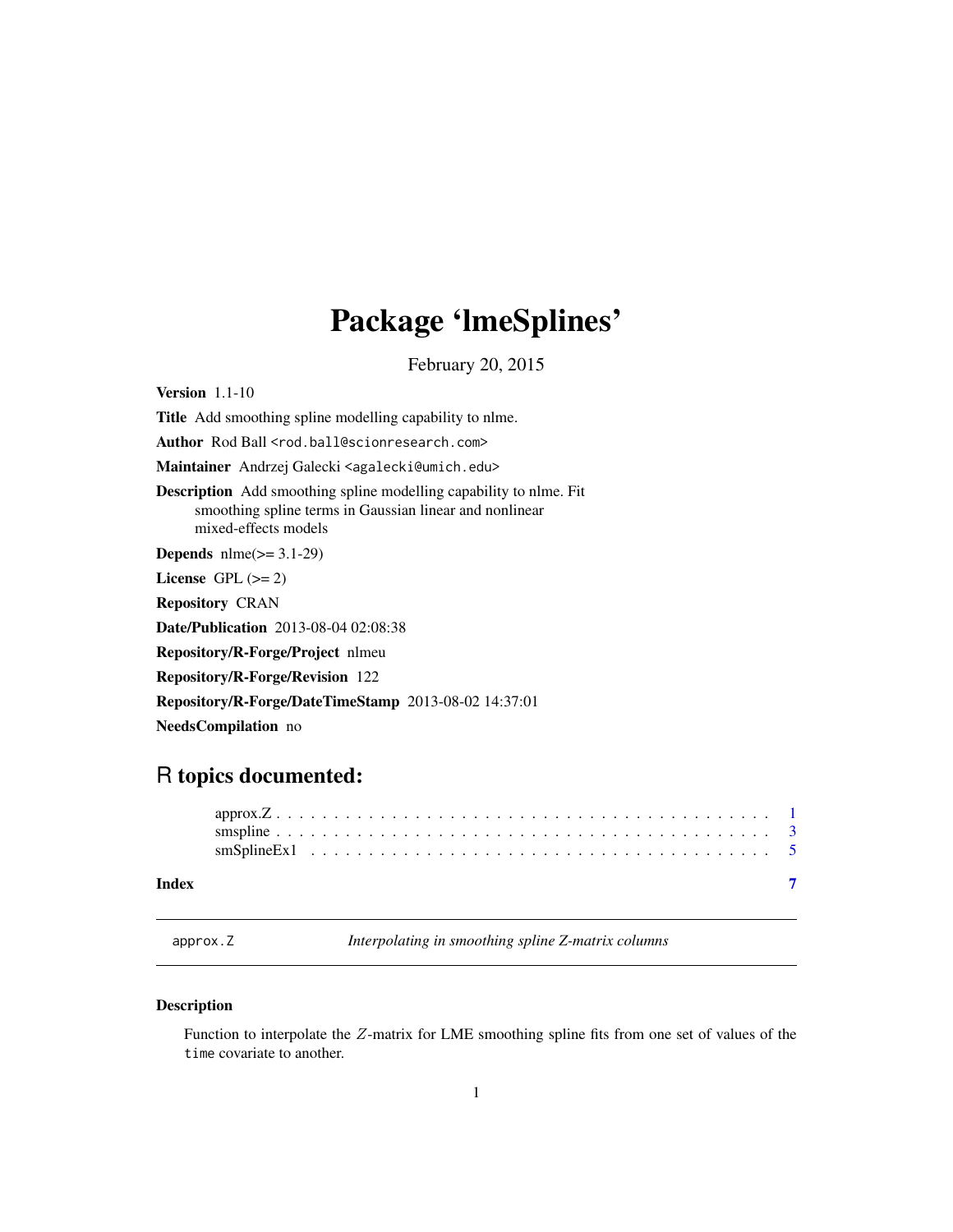#### <span id="page-1-0"></span>Usage

approx.Z(Z, oldtimes, newtimes)

#### Arguments

|          | $Z$ -matrix with rows corresponding to the sorted unique values of the time co-<br>variate |
|----------|--------------------------------------------------------------------------------------------|
| oldtimes | original (sorted) values for time covariate, corresponding to the rows of $Z$              |
| newtimes | new (sorted) values for time covariate                                                     |

#### Details

Uses linear interpolation of each column of the Z-matrix, regarded as a function of time, with the times given by oldtimes.

#### Value

A matrix corresponding to an interpolated spline matrix. Can be used with smspline() for fitting LME splines with random effects corresponding to a different set of values of the time covariate than those represented in the data, or as part of the 'newdata' argument prediction from an existing model, to obtain predictions at points not represented in the data using predict.lme().

#### Note

Linear interpolation works well here because the spline basis functions are approximately piecewise linear.

#### Author(s)

Rod Ball <rod.ball@scionresearch.com> <www.scionresearch.com>

#### See Also

[smspline](#page-2-1) [nlme](#page-0-1)

#### Examples

```
times1 < -1:10Zt1 <- smspline(~ times1)
times2 \leftarrow seq(1, 10, by=0.1)Zt2 <- approx.Z(Zt1,oldtimes=times1,newtimes=times2)
```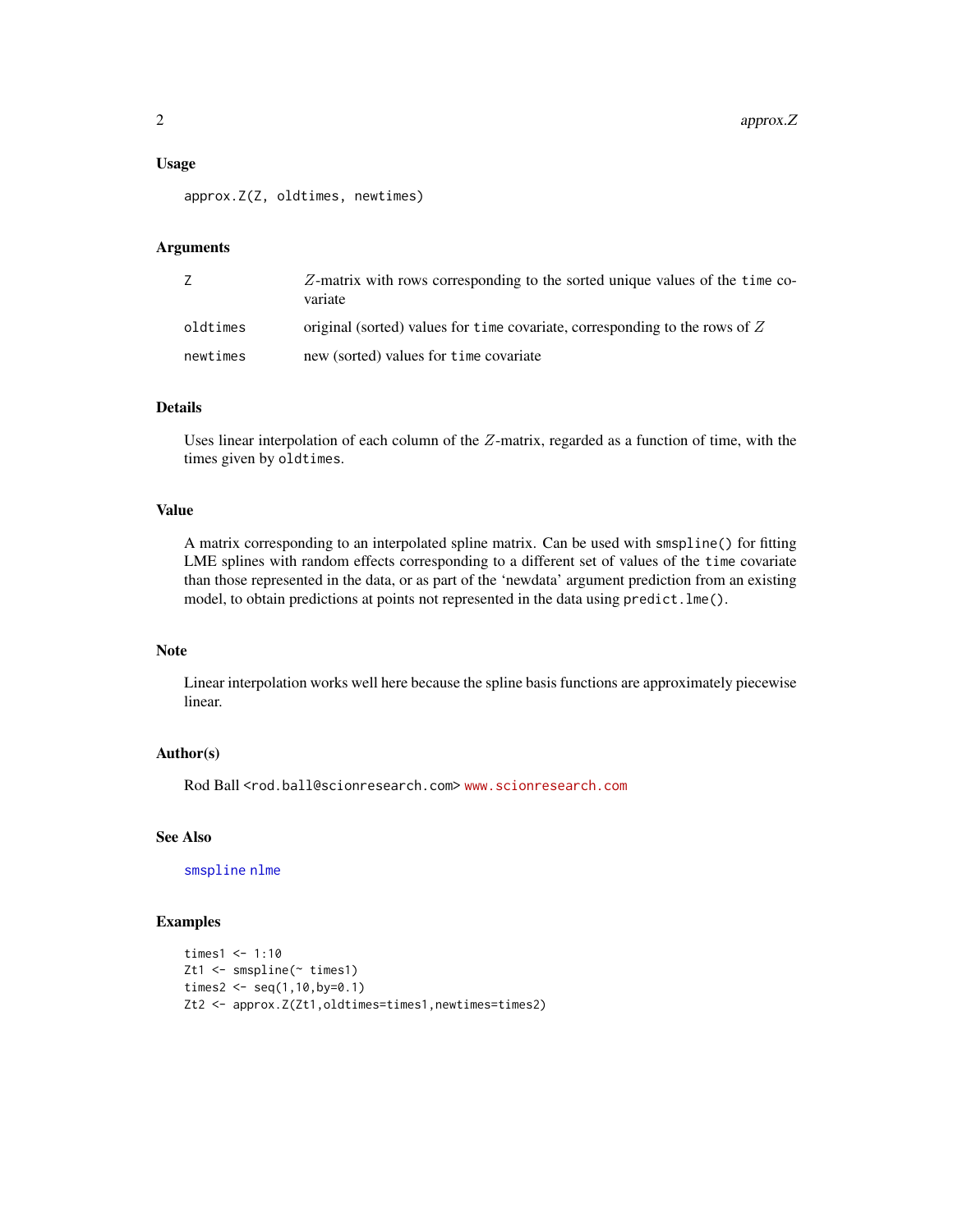<span id="page-2-1"></span><span id="page-2-0"></span>

#### Description

Functions to generate matrices for a smoothing spline covariance structure, to enable fitting smoothing spline terms in LME/NLME.

#### Usage

smspline(formula, data) smspline.v(time)

#### Arguments

| formula | model formula with right hand side giving the spline covariate |
|---------|----------------------------------------------------------------|
| data    | optional data frame                                            |
| time    | spline 'time' covariate to smooth over                         |

#### Details

A smoothing spline can be represented as a mixed model (Speed 1991, Verbyla 1999). The generated  $Z$ -matrix from smspline() can be incorporated in the users's dataframe, then used in model formulae for LME random effects terms at any level of grouping (see examples). The spline random terms are fitted in LME using an identity 'pdMat' structure of the form pdIdent( $\sim$ Z - 1). The model formulation for a spline in time (t) is as follows (Verbyla 1999):

$$
y = X_s \beta_s + Z_s u_s + e
$$

where  $X_s = [1|t]$  ,  $Z_s = Q(t(Q)Q)^{-1}$  , and  $u_s^N(t(0, G_s))$ , is a set of random effects. We transform the set of random effects  $u_s$  to independence with  $u_s = Lv_s$ , where

 $v_s$ <sup> $\sim$ </sup> $N(0, I\sigma_s^2)$ 

is a set of independent random effects. The Z-matrix is transformed accordingly to  $Z = Z<sub>s</sub>L$ , where  $L$  is the lower triangle of the Choleski decomposition of  $G_s$ .

The function smspline. $v()$  is called by smspline $()$ , and can be used to access the matrices  $X_s, Q, G_s$ . See Verbyla (1999) for further information.

#### Value

For smspline(), a  $Z$ -matrix with the same number of rows as the data frame. After fitting, the LME model output gives a standard deviation parameter for the random effects, estimating  $\sigma_s$ . The smoothing parameter from the penalised likelihood formulation is

$$
\lambda = \sigma^2/\sigma_s^2
$$

For smspline.v(), a list of the form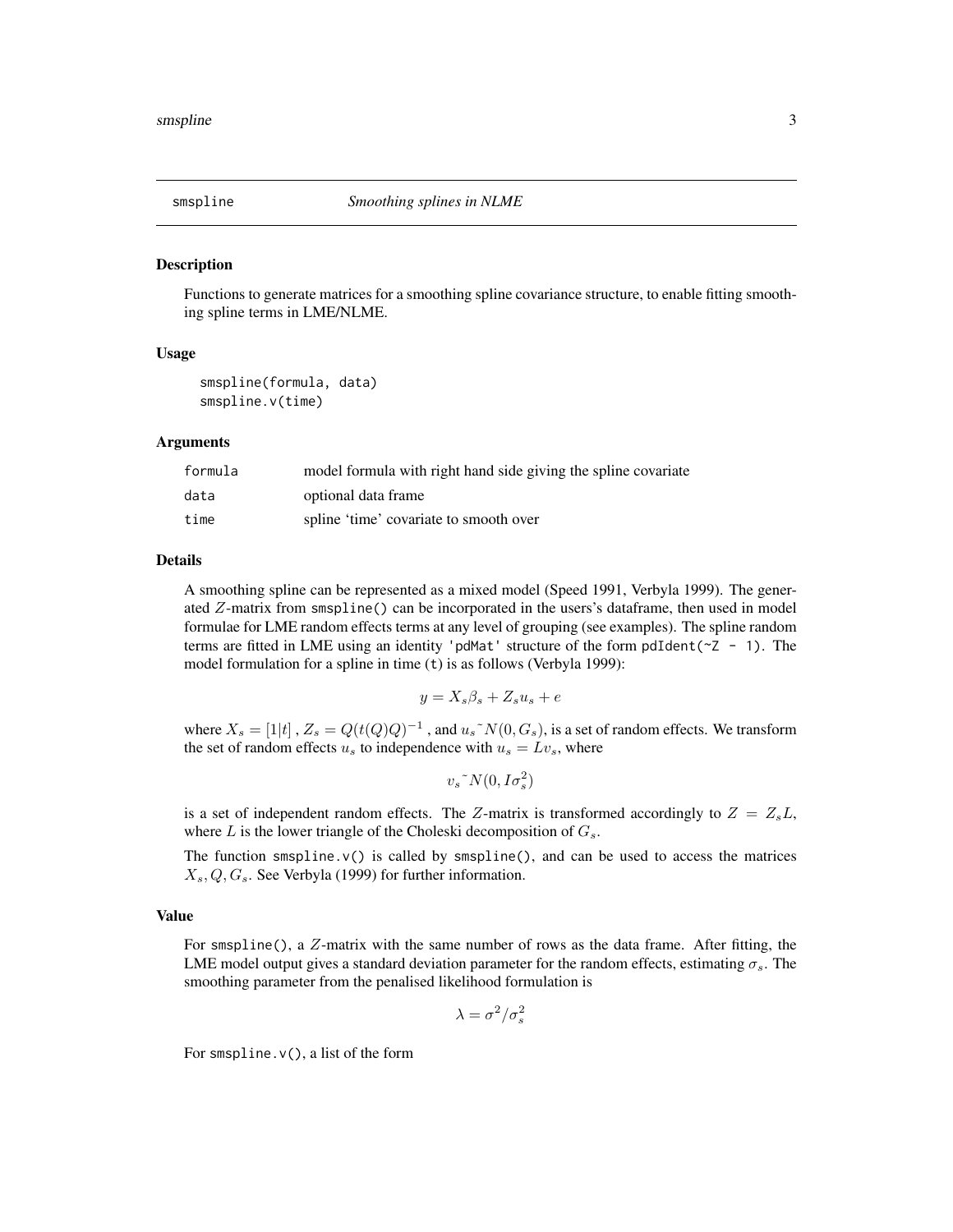<span id="page-3-0"></span>4 smspline to the contract of the contract of the contract of the contract of the contract of the contract of the contract of the contract of the contract of the contract of the contract of the contract of the contract of

| Χs     | $X$ -matrix for fixed effects part of the model                                  |
|--------|----------------------------------------------------------------------------------|
| Zs     | Z-matrix for random effects part of the model                                    |
| 0.Gs.R | Matrices $Q, G_s, R$ associated to the mixed-model form of the smoothing spline. |

#### Note

The time points for the smoothing spline basis are, by default, the unique values of the time covariate. This is the easiest approach, and model predictions at the fitted data points, can be obtained using predict. lme. By interpolation, using approx. Z, the  $Z$ -matrix can be obtained for any set of time points and can be used for fitting and/or prediction. (See examples). Synopsis:data\$Z < smspline(formula1, data); fit <-lme(formula2, data, random= ...)

#### Author(s)

Rod Ball <rod.ball@scionresearch.com> <www.scionresearch.com>

#### References

The correspondence between penalized likelihood formulations of smoothing splines and mixed models was pointed out by Speed (1991). The formulation used here for the mixed smoothing spline matrices are given in Verbyla (1999). LME/NLME modelling is introduced in Pinheiro and Bates (2000).

Pinheiro, J. and Bates, D. (2000) Mixed-Effects Models in S and S-PLUS Springer-Verlag, New York.

Speed, T. (1991) Discussion of "That BLUP is a good thing: the estimation of random effects" by G. Robinson. Statist. Sci., 6, 42–44.

Verbyla, A. (1999) Mixed Models for Practitioners, Biometrics SA, Adelaide.

#### See Also

[approx.Z](#page-0-2) [nlme](#page-0-1)

#### Examples

```
# smoothing spline curve fit
data(smSplineEx1)
# variable `all' for top level grouping
smSplineEx1$all <- rep(1,nrow(smSplineEx1))
# setup spline Z-matrix
smSplineEx1$Zt <- smspline(~ time, data=smSplineEx1)
fit1s <- lme(y ~ time, data=smSplineEx1,
    random=list(all=pdIdent(~Zt - 1)))
summary(fit1s)
plot(smSplineEx1$time,smSplineEx1$y,pch="o",type="n",
     main="Spline fits: lme(y ~ time, random=list(all=pdIdent(~Zt-1)))",
     xlab="time",ylab="y")
points(smSplineEx1$time,smSplineEx1$y,col=1)
lines(smSplineEx1$time, smSplineEx1$y.true,col=1)
lines(smSplineEx1$time, fitted(fit1s),col=2)
```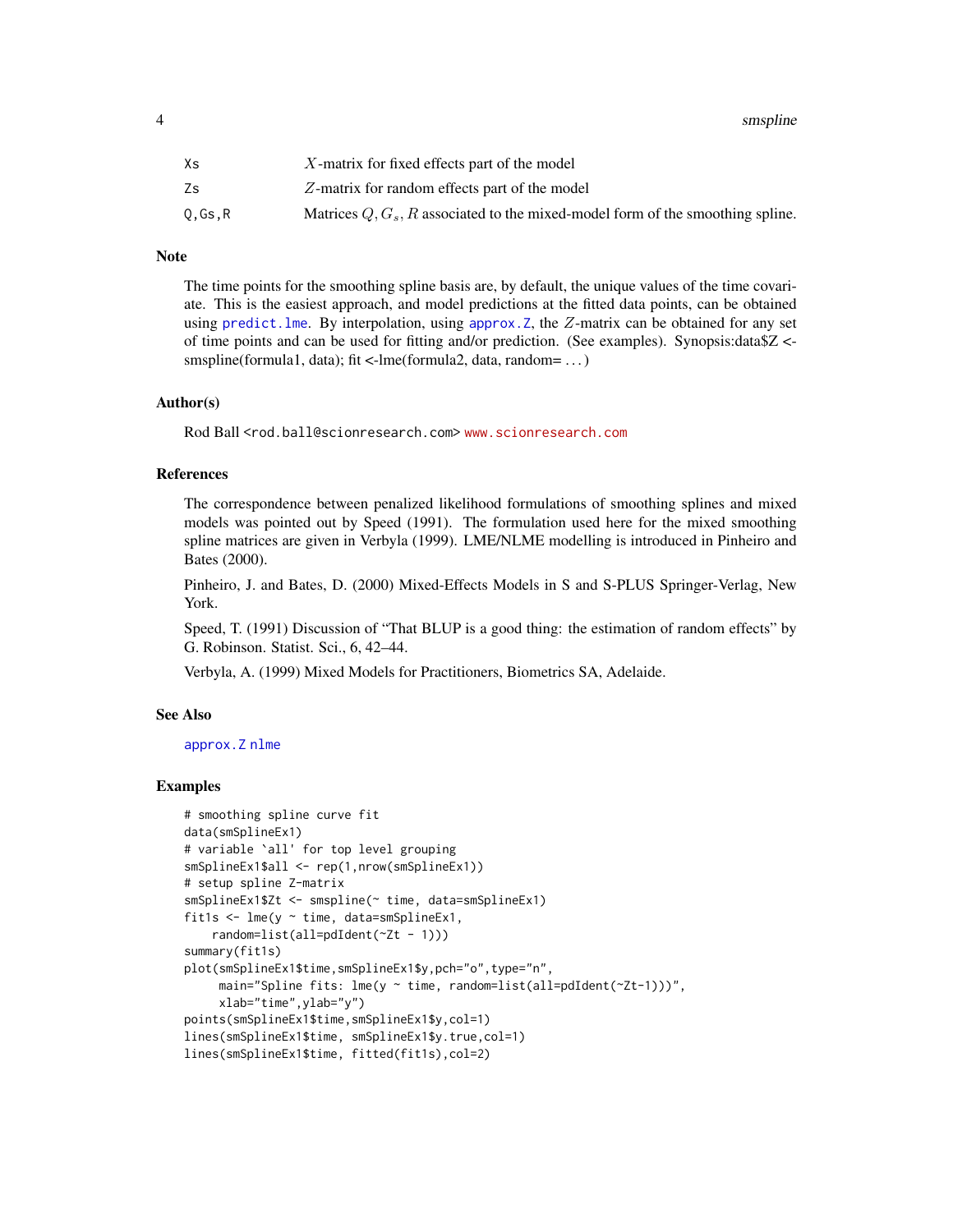```
# fit model with cut down number of spline points
times20 <- seq(1,100,length=20)
Zt20 <- smspline(times20)
smSplineEx1$Zt20 <- approx.Z(Zt20,times20,smSplineEx1$time)
fit1s20 <- lme(y ~ time, data=smSplineEx1,
    random=list(all=pdIdent(~Zt20 - 1)))
# note: virtually identical df, loglik.
anova(fit1s,fit1s20)
summary(fit1s20)
# model predictions on a finer grid
times200 <- seq(1,100,by=0.5)
pred.df <- data.frame(all=rep(1,length(times200)),time=times200)
pred.df$Zt20 <- approx.Z(Zt20, times20,times200)
yp20.200 <- predict(fit1s20,newdata=pred.df)
lines(times200,yp20.200+0.02,col=4)
# mixed model spline terms at multiple levels of grouping
data(Spruce)
Spruce$Zday <- smspline(~ days, data=Spruce)
Spruce$all <- rep(1,nrow(Spruce))
# overall spline term, random plot and Tree effects
spruce.fit1 <- lme(logSize ~ days, data=Spruce,
                   random=list(all= pdIdent(~Zday -1),
                     plot=~1, Tree=~1))
# try overall spline term plus plot level linear + spline term
spruce.fit2 <- lme(logSize ~ days, data=Spruce,
                   random=list(all= pdIdent(~Zday - 1),
                     plot= pdBlocked(list(~ days,pdIdent(~Zday - 1))),
                     Tree = -1))
anova(spruce.fit1,spruce.fit2)
summary(spruce.fit1)
```
smSplineEx1 *Simulated data about a smooth curve*

#### Description

Simulated data to demonstrate smoothing spline curve fitting with [smspline](#page-2-1) and [lme](#page-0-1)

#### Usage

```
data(smSplineEx1)
```
#### Format

A data frame with 100 observations on the following 4 variables.

time time covariate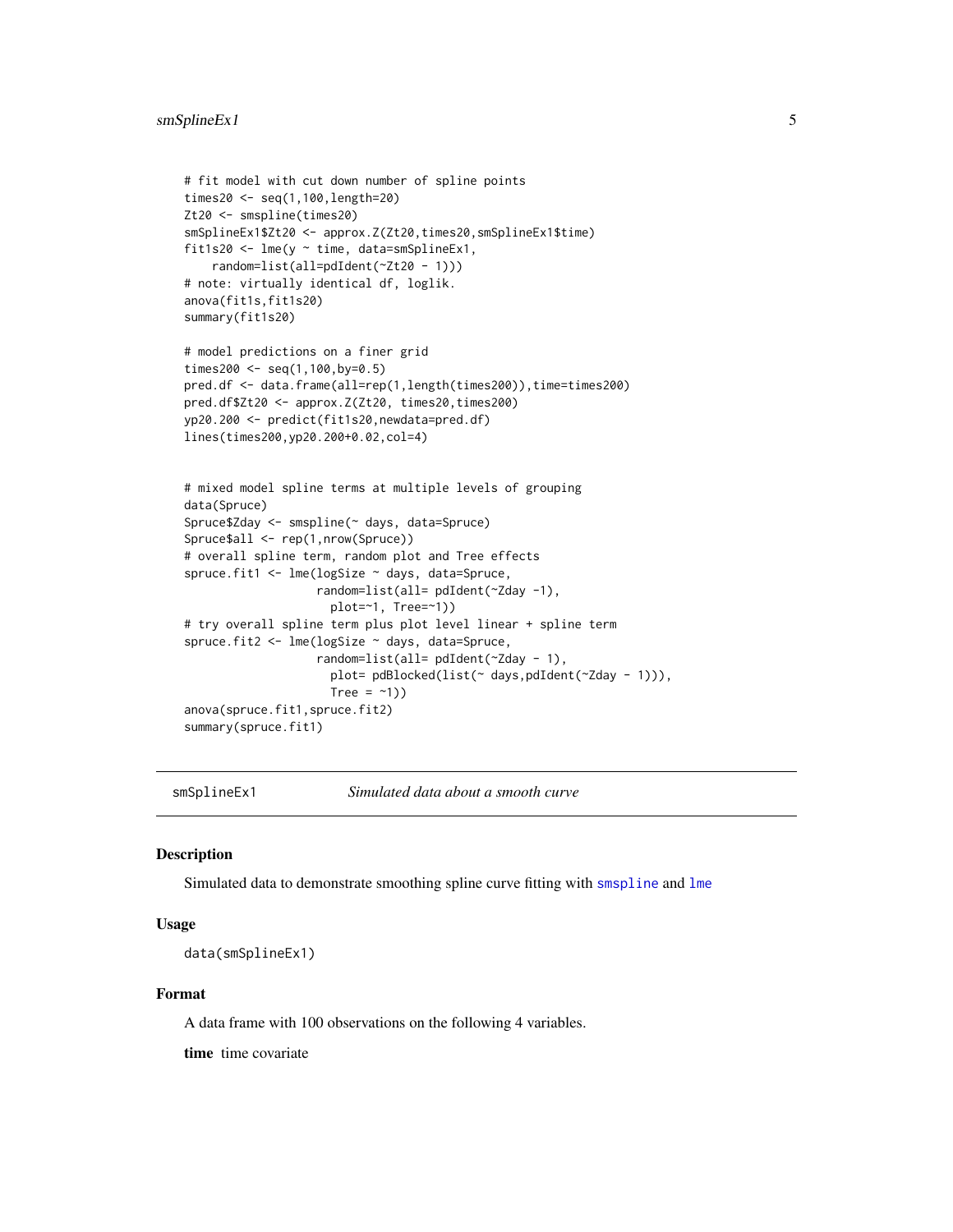y simulated response values

y.true true response values

#### Details

100 data points were simulated about the curve  $y = 10-6*exp(-4t/100)$ , with iid normal random errors with standard deviation 1.

#### Examples

data(smSplineEx1)